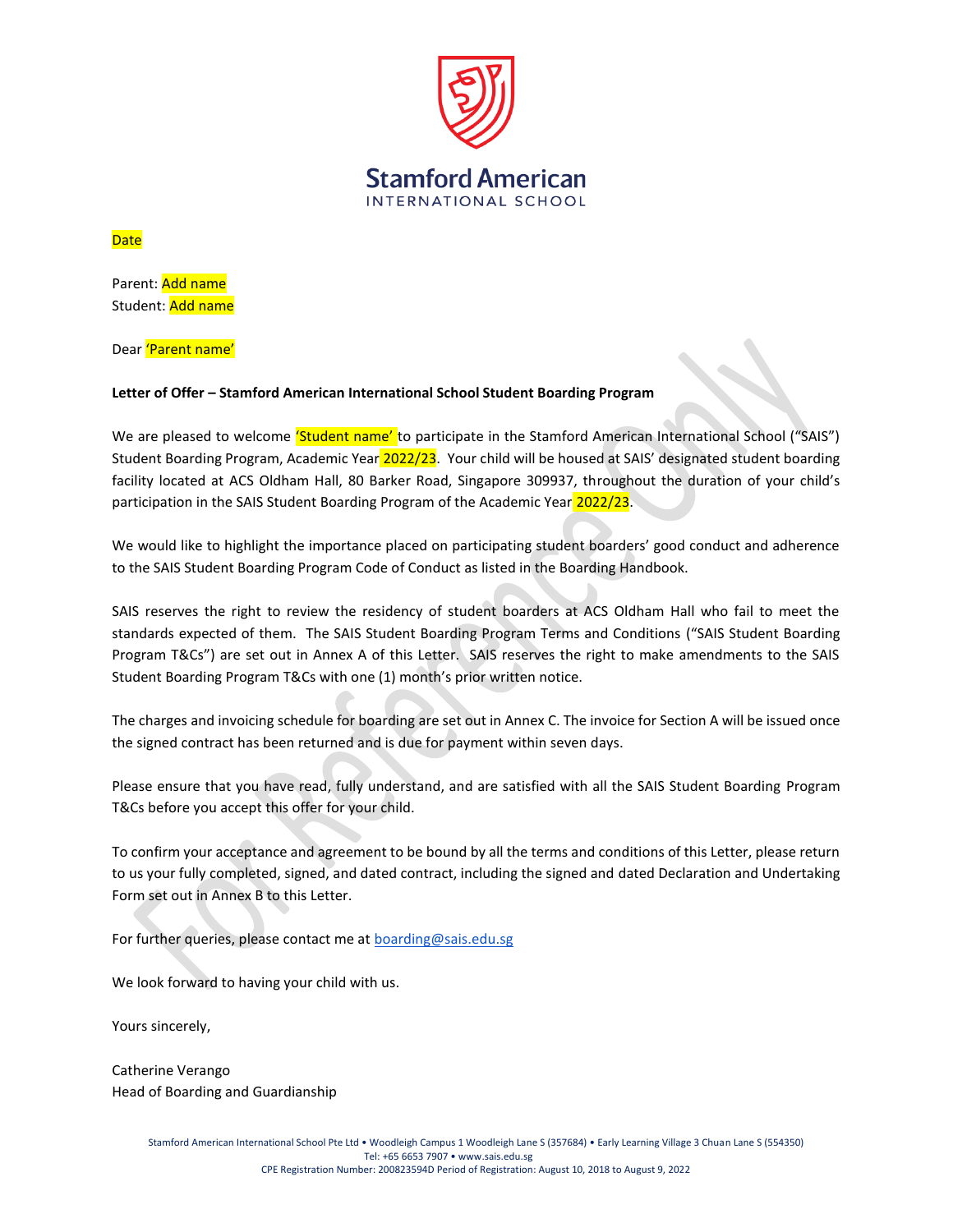

#### **Annex A**

ACS Oldham Hall ("Boarding House") is the preferred and recommended Boarding Hall for all student boarders studying at Stamford American International School ("SAIS", UEN 200823594D), referred to as "The School". Please find below the terms and conditions governing the Boarder's stay, his/her use and access of the facilities in The Boarding House and all services provided by The Boarding House.

By signing the Application Form and/or by paying the Fees, the Parent/Guardian (as defined below) enters into a contract with the School on the terms and conditions defined and hereby acknowledges to have read and accepted the said terms and conditions without qualification.

## 1. DEFINITIONS

In this Agreement, the following capitalized terms shall have the following meanings, except where the context otherwise requires:

"SAIS", "we", "us", or "our" means the School and its affiliates and related entities and/or corporations;

"Application Form" means the form provided by The School for parents to complete when making an application for a place for the Boarder (as defined below) at The Boarding House through the School;

"Boarder" is the child / individual named on the Application Form;

"Fee" and "Fees" include each of the following charges where applicable: Application Fee, Registration & Miscellaneous Fee; Boarding Fees; Bus Fare; Fees payable for the Boarder's Personal Accident Insurance, Hospitalization & Surgical Insurance, Fees to be payable for Vacation Boarding all of which as indicated in the Application Form or as may be notified to the Parents from time to time; Fees for any other items ordered by the Parents or Boarders; any Services provided by The Boarding House and/or the School and expenses incurred by the School in the provision of the Services at The Boarding House; compensation for loss and damage to property belonging to any person by the Boarder; late payment charges if incurred and Fees in lieu of notice if timely written notice of termination or cancellation has not be given;

"Parent(s)"/"Guardian(s)"/"You" means any person, including a sponsor or an agent who has signed the acceptance statement on the Application Form and/or who has accepted responsibility for the Boarder's attendance at The Boarding House;

"Personal Data" means information about a person, from which he or she is identifiable, including but not limited to his or her name, nationality, address, telephone number, bank details, credit card details, gender, resident status, financial background, personal interests, email address, occupation, photo and any other information about the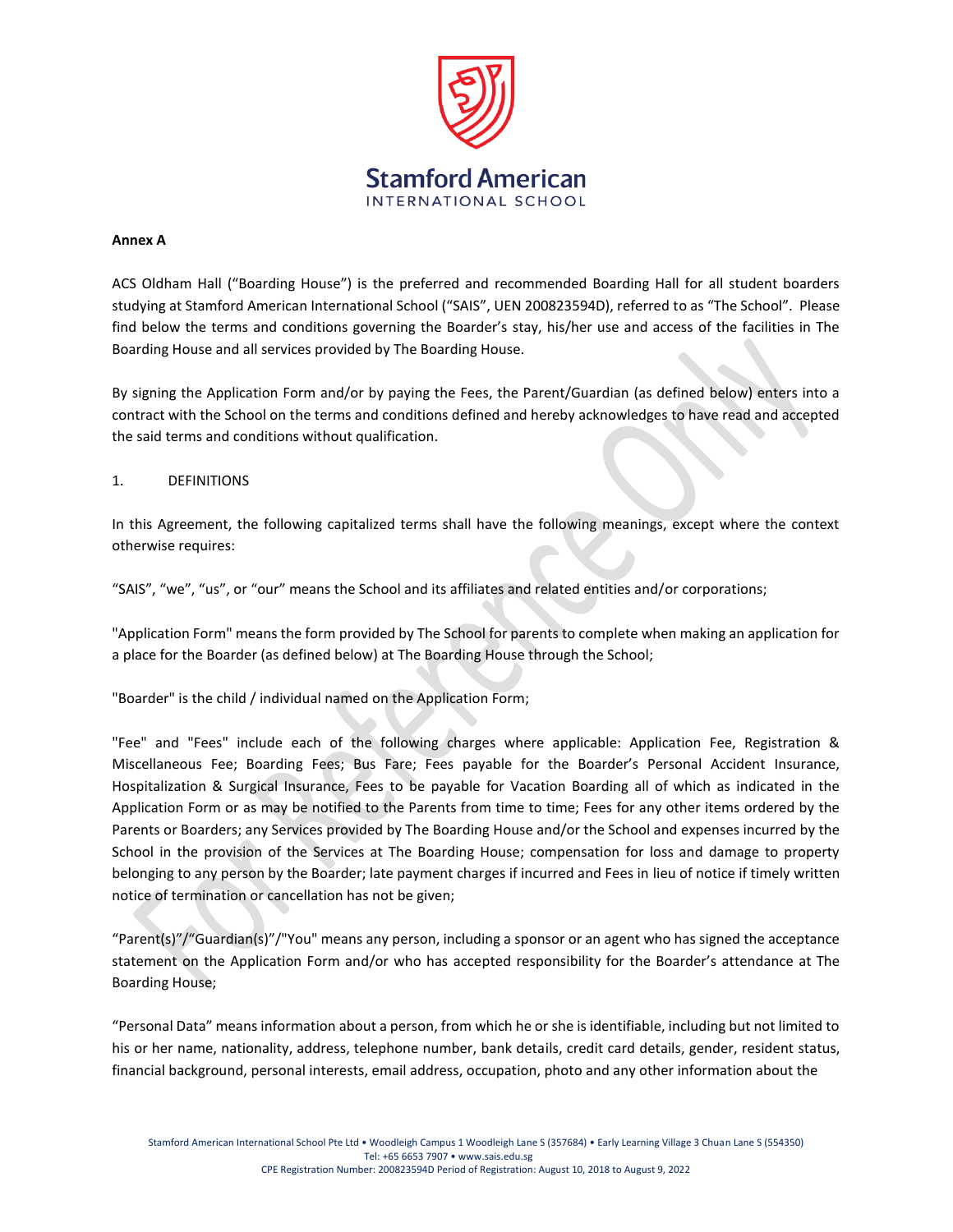

person which may be provided by the Parents or Boarders to the School in registration forms, application forms or any other similar forms and/or requests for information that has been or may be collected, stored, used and/or processed by the School from time to time, and includes sensitive personal data such as identification card numbers, driving license numbers, birth certificate numbers, passport numbers, race, ethnic origin, date of birth, marital status, education background, credit rating / score and data relating to health, religious or other similar beliefs;

"Subsequent Term" has the meaning ascribed to it in Clause 7.2.1; and

"Term" is defined in Clause 3.1;

- 2. ADMISSION INTO BOARDING AT THE BOARDING HOUSE
- 2.1 A Boarder will be considered for admission into The Boarding House upon the return of a complete and signed Application Form and the receipt of payment of the non-refundable Admission Fee as notified to the Parent on the Application Form to the School directly.
- 2.2 On admission of the Boarder into The Boarding House, the School requires payment as per Annex C. The Fees of such amount may be determined by The School and is subject to change. In the event that Fees are not paid the School reserves the right to deny a place to the Boarder.
- 2.3 Non-refundable Fees paid will not be refunded to the Parent or Boarder under any circumstances.
- 3. TERM
- 3.1 The Term of this Agreement shall be for a fixed period of the academic year as indicated in the Application Form (the "Term").
- 3.2 Boarders will be asked to renew the agreement on an annual basis, until the Boarder graduates or the Agreement is otherwise terminated in accordance with the provisions as set out in Clause 9 below.

# 4. PARENT'S OBLIGATIONS

4.1 The Parents agree to: (i) fulfill their obligations under this Agreement (including paying the Fees on time); (ii) do all that they reasonably can to ensure the Boarder takes full part in any activities organized by The Boarding House and/or the School; (iii) do all that they reasonably can to ensure that the Boarder is wellbehaved and complies with the rules and regulations of The Boarding House and/or the School; (v) provide cooperation and assistance to The Boarding House and/or the School to enable the Boarder to participate and benefit from The Boarding House's provision of its Services; (v) keep the School informed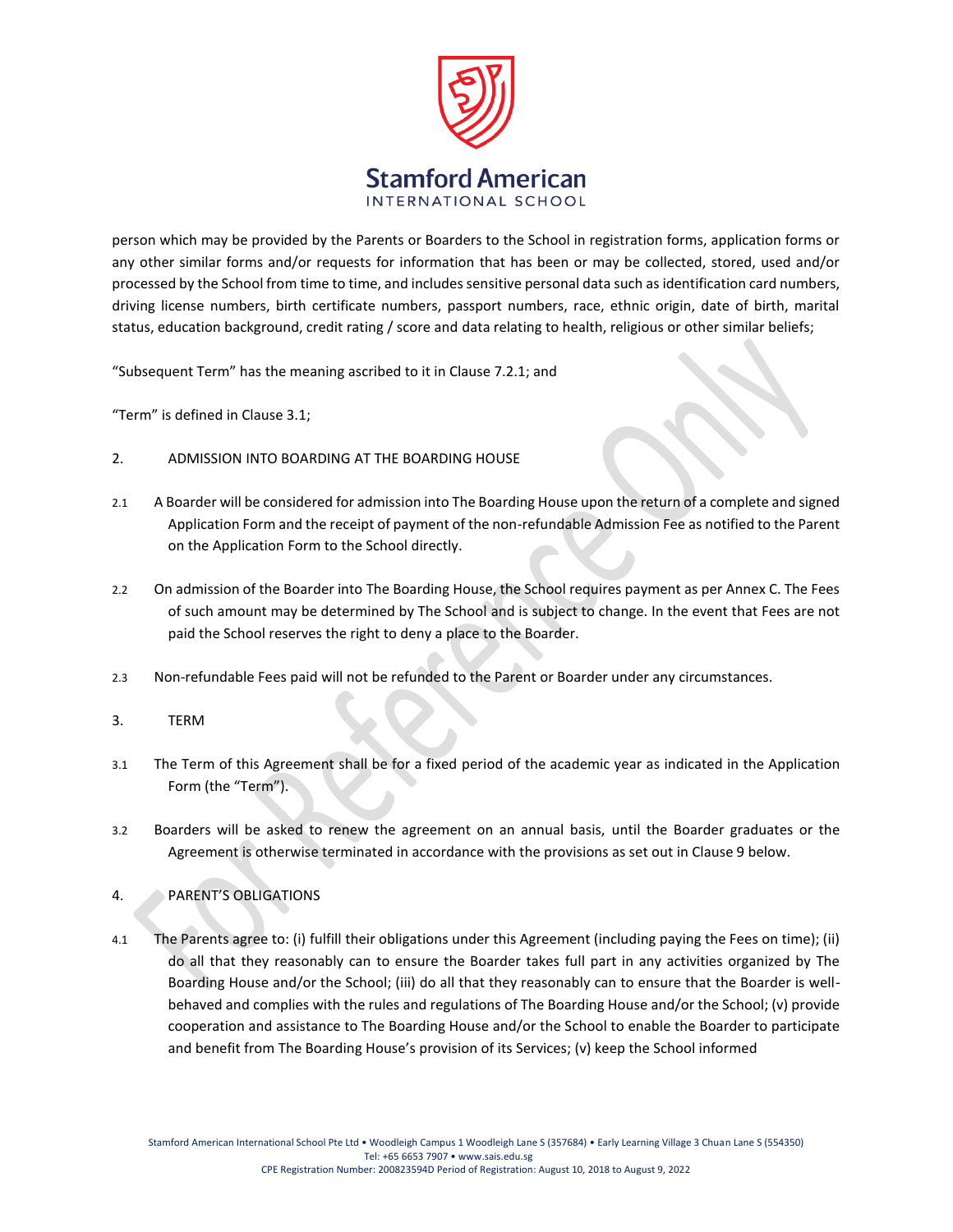

of matters which The Boarding House and/or the School needs to be aware, including but not limited to granting the School to provide to The Boarding House the necessary permission required to access the Boarder's academic results so The Boarding House and/or the School can monitor their academic performance.

4.2 The Parents shall further inform the School of any change in the Parents' or the Boarder's circumstances of which the School reasonably needs to be aware, including but not limited to any change to information about the Parents or the Boarder that has previously been notified to the School (e.g. contact details).

#### 5. HEALTH AND MEDICAL MATTERS

- 5.1 The Parents are obliged to provide The School with a declaration of the complete medical records of the Boarder on admission to The School. Failure to disclose medical or mental health records may be grounds for withdrawal. The Parents further agree that if there are any changes in the Boarder's medical status, the Parents shall notify The School of such changes without delay.
- 5.2 All Boarders will automatically be enrolled with The School's health insurance provider upon acceptance into The School unless otherwise notified to the Parents.
- 5.3 The Parents hereby authorize The Boarding House and/or the School to act on their behalf in obtaining emergency medical treatment as may be required for the health/welfare of the Boarder. The Boarding House and/or the School's staff shall inform the Parent or any other designated emergency contact persons of the situation. Any expenses incurred because of the emergency will be borne by the Parents and the Parents waive all claims against Boarding House and/or the School for assisting in any medical emergencies.
- 5.4 The Boarding House and/or the School may at any time exercise the right in its sole and absolute discretion to withdraw the Boarder should there be medical, psychological/psychiatric, disciplinary or other conditions (whether previously unknown, undeclared or declared) causing the Boarder to be considered unsuitable for boarding.

## 6. PASTORAL CARE

6.1 Ordinarily, The Boarding House and/or the School only provides information about a Boarder to the persons who signed the Application Form in respect of the Boarder; however, The Boarding House and/or the School is not obliged to provide information about a Boarder to such a person where: (a) a court order has been made to the contrary; or (b) The Boarding House and/or the School does not believe the person in question has legal or parental responsibility for the Boarder. At the same time, The Boarding House and/or the School reserves the right to give information about a Boarder to another person where: (i) The Boarding House and/or the School believes that that person has legal or parental responsibility for that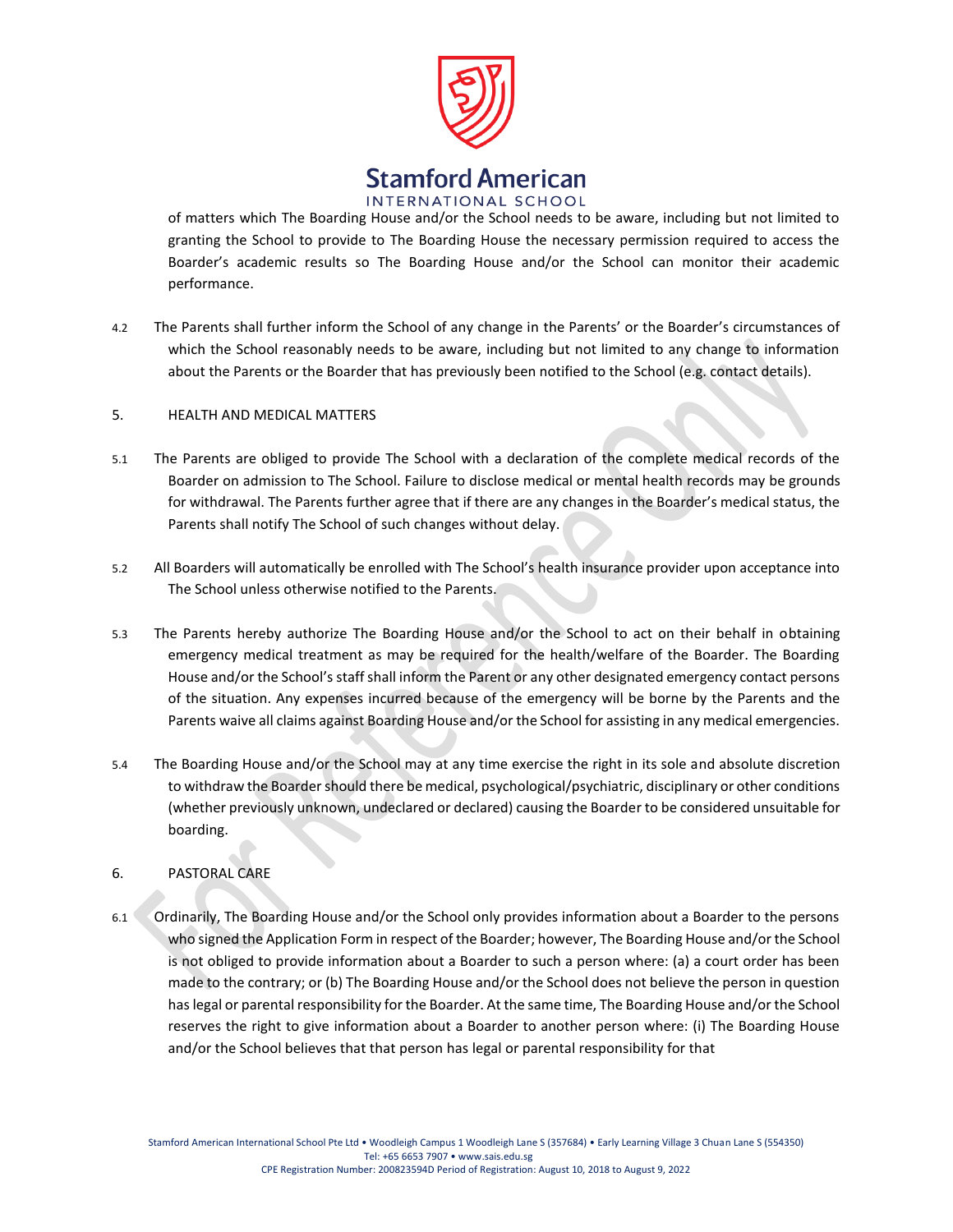

INTERNATIONAL SCHOOL

Boarder; and (ii) The Boarding House and/or the School believes that providing the information to that person is in the Boarder's best interests.

- 7. BEHAVIOR AND DISCIPLINE
- 7.1 The Parents have read and agree with the rules and regulations of The Boarding House and the School and will use their best endeavors to ensure that the Boarder abides by the rules and regulations of The Boarding House and the School at all times.
- 7.2 The Boarding House and the School may at any time exercise the right to expel the Boarder for any misdemeanor or offense. Upon expulsion, the Deposit will be forfeited and no refund of the Boarding Fee will be allowed. All expenses related to the expulsion of the Boarder will be charged to the Parents.
- 8. FEES
- 8.1 Fees on renewal
- 8.1.1 The Fees (plus applicable supplemental charges and goods and services tax) to be payable for any renewal of the term of this Agreement ("Subsequent Term") shall accrue on a per day pro rata basis.
- 8.1.2 The Fees for each Subsequent Term shall be paid at least 30 days prior to the commencement of the Subsequent Term. In the event that the Parent fails to pay the Fees in accordance with this provision, The Boarding House and the School has the right to deny the Boarder a place in the Hall for the Subsequent Term.
- 8.2 Fees for School Holidays
- 8.2.1 The Fees (plus applicable supplemental charges and goods and services tax) to be payable for school holidays shall accrue on a per day pro rata basis and such Fees shall be based on school holiday rates as notified to the Parent.
- 8.3 Boarding fees will be based on semester and not daily rates. New Boarders who check-in 29 days or earlier after the start of the Semester will pay 100% of the Semester Fees. New Boarders who check-in 30 days till 89 days after the start of the Semester will pay 80% of the Semester Fees. New Boarders who check-in 90 days or more after the start of the Semester will pay 60% of the Semester Fees.
- 8.4 Boarding fees will include 3 extra days before and after the start of the school semester.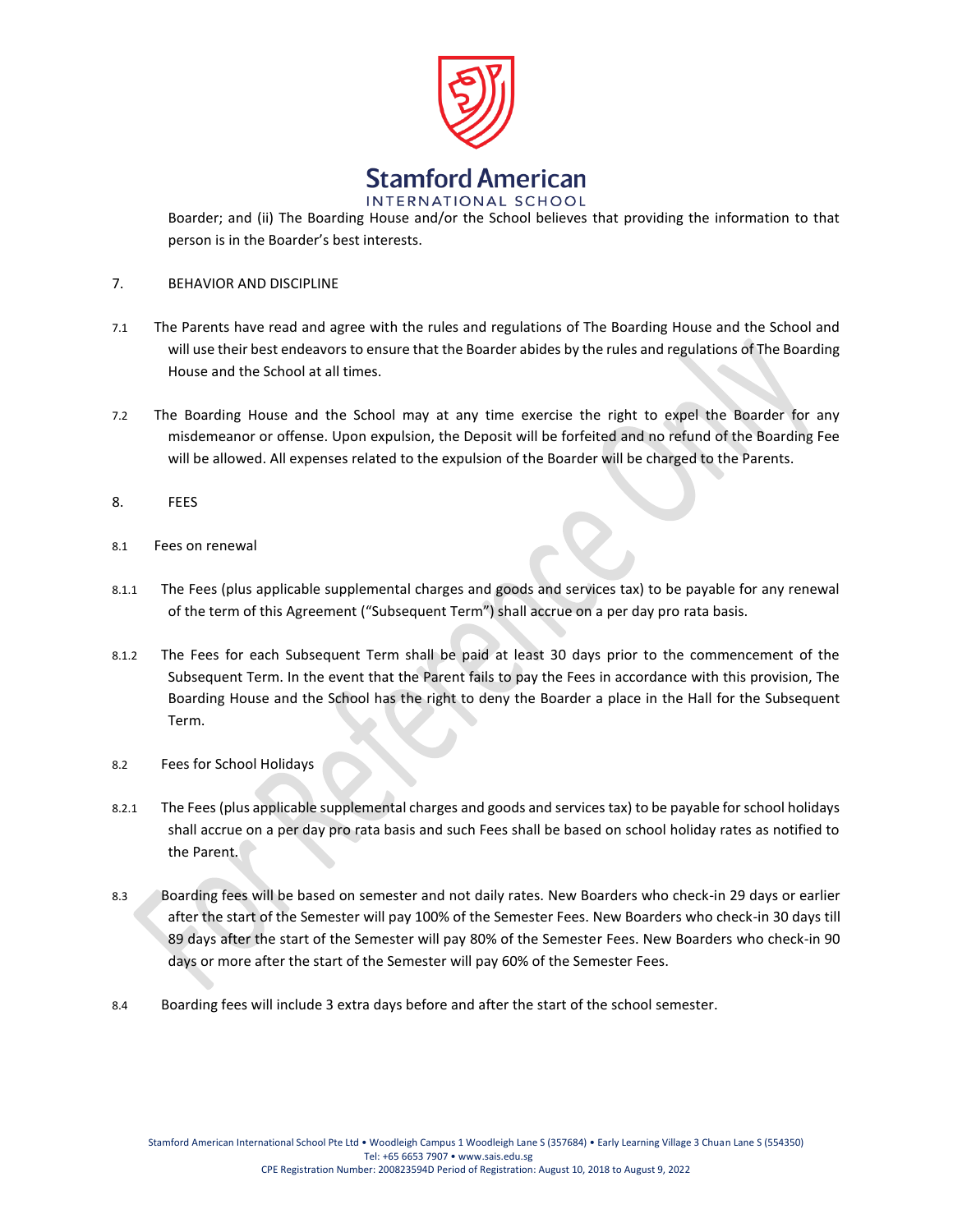

- 8.5 Each person who has signed the Application Form is jointly and severally liable for the whole of the Fees. The persons who have signed the Application Form remain liable to The School for the Fees, unless otherwise agreed in writing.
- 8.6 Fees are reviewed from time to time and may be increased by such amount as The School considers reasonable. Any increase in Fees will usually be on 30 days' notice in writing given to the Parents.
- 8.7 All payments shall be made in accordance with the payment instructions. All bank charges incurred are to be borne by the Parent.

#### 9. TERMINATION BY PARENTS

- 9.1 No termination prior to, or prior to expiry of the Term: As stated at Clause 3 above, this Agreement is for a fixed Term of one (1) academic year commencing from date of admission as indicated in the Application Form. If, for any reason, the Parent decides to terminate this Agreement and withdraw the Boarder from The Boarding House and/or the School before the beginning or during the Term, there shall be no claim for the reimbursement or return of any portion of the Fees, including but not limited to the Boarding Fees and any fixed charges payable for the Term (if any). Where the Agreement has been terminated under this Clause 9.1, the Deposit shall be automatically forfeited in full. The School may consider any request for the refund of the Deposit and may choose to refund the Deposit (or a part thereof) to the Parent in its sole and absolute discretion.
- 9.2 Termination upon the expiry of the Term
- 9.2.1 If the Parent wishes to terminate this Agreement and withdraw the Boarder from The Boarding House, the Parent must give The School at least 30 days' notice in writing prior to the Boarder's last day of stay in The Boarding House (the "Last Date"). The said notice shall be given by completing, signing and returning the withdrawal form provided to the Parent to The School.
- 9.2.2 If the Parent fails to give 30 days' notice prior to the Last Date, Fees in lieu of notice will be immediately due and payable as a debt at the rate applicable to the Term on a pro rata basis and may be deducted from the Deposit.
- 9.3 If the Boarder is suspended from The Boarding House for 14 consecutive days by reason of non-payment of Fees by the Parents, he/she will be deemed to have been withdrawn by the Parents (without notice) on the expiry of that 14-day period and the provisions in Clause 9.1 or Clause 9.2 (as the case may be) shall apply, unless The School agrees otherwise.
- 9.4 To facilitate the withdrawal of the Boarder from The Boarding House, the Parent shall ensure that the Boarder is physically present at The Boarding House on the Last Date.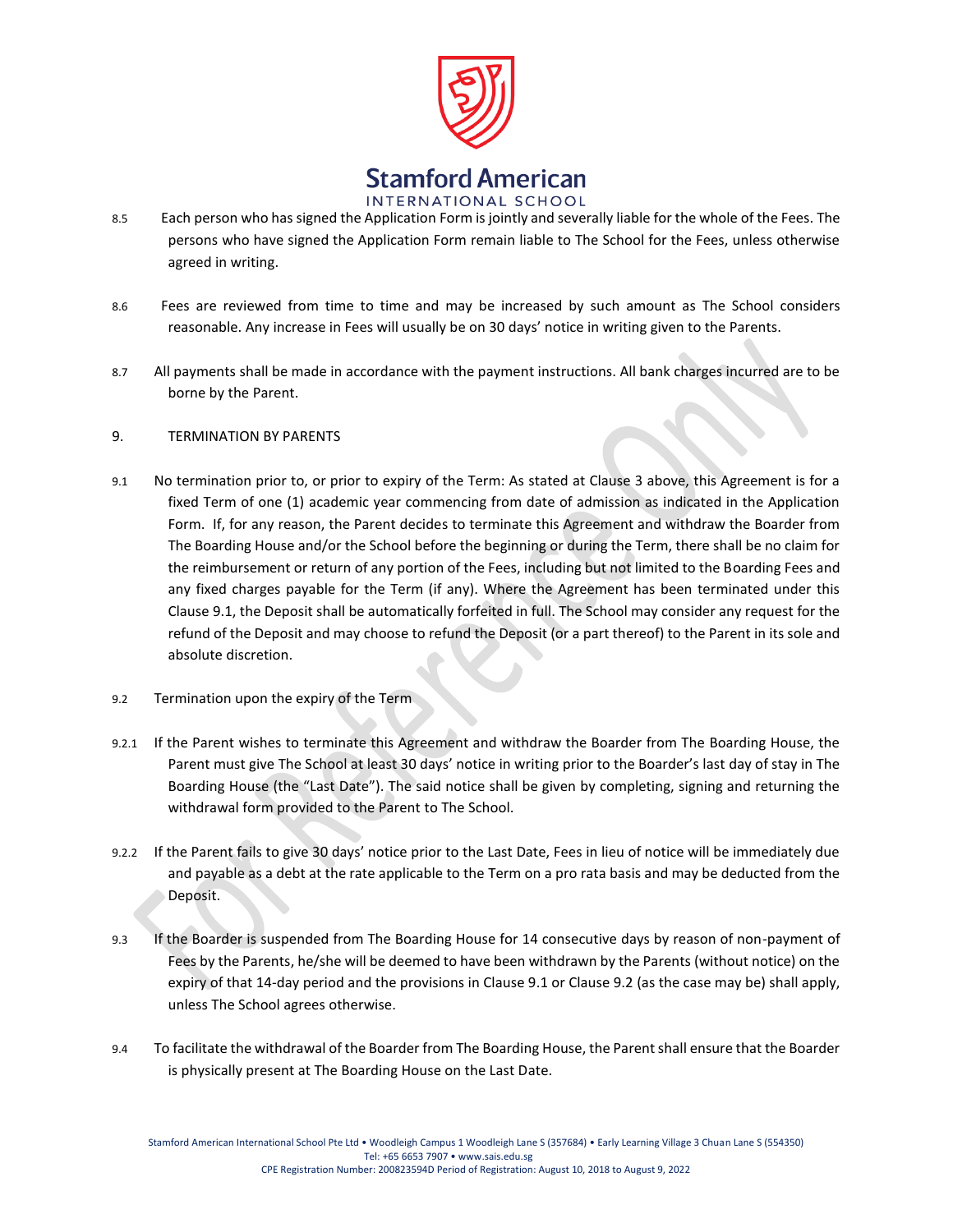

9.5 In the event that Clause 9.5 is not complied with, The School shall be entitled to carry out acts necessary to remove the Boarder's belongings from The Boarding House's premises and the Parent agrees to bear the costs.

## 10. LIMITATION OF LIABILITY

The Parents shall, to the fullest extent permitted by law, indemnify, defend and hold harmless The Boarding House and the School, its officers, employees, directors, affiliates, authorized representatives and agents from any and all damages, including property damage and personal injury (and any resulting or related claim, action, loss, liability, or reasonable expense, including attorney's fees and other fees and court and other costs) occurring on or arising out of activities taking place on any portion of The Boarding House's facilities or property.

#### 11. PERSONAL DATA PROTECTION

- 11.1 The Boarding House and the School must comply with the Singapore Personal Data Protection Act 2012 ("PDPA") (as may be amended from time to time) relating to the collection, use, disclosure, and security of the Boarder's and Parent's Personal Data.
- 11.2 The Parent hereby agrees and consents to The Boarding House and the School using and processing the Boarder's and the Parent's Personal Data for the following purposes:
- 11.2.1 to assess whether the Boarder meets the eligibility criteria for admissions at The Boarding House;
- 11.2.2 to fulfill The School's obligations under this Agreement or in respect of any other agreement of the Parent and Boarder (if any);
- 11.2.3 to provide the Parent or Boarder with the Services, including management and administration of the Boarders' rooms, dormitories and other facilities, management and administration of clubs, interest groups and events, including school trips and roll calls, catering and any other service the Parent or Boarder have requested;
- 11.2.4 to process any payment(s) made by the Parent or Boarder;
- 11.2.5 to recover or facilitate the recovery of any payment(s) due from the Parent;
- 11.2.6 to commence legal or enforcement proceedings against the Parent for purposes of enforcing the terms of this Agreement;
- 11.2.7 to understand and analyze The School's performance in the provision of Services as well as the Parent or the Boarder's needs and preferences;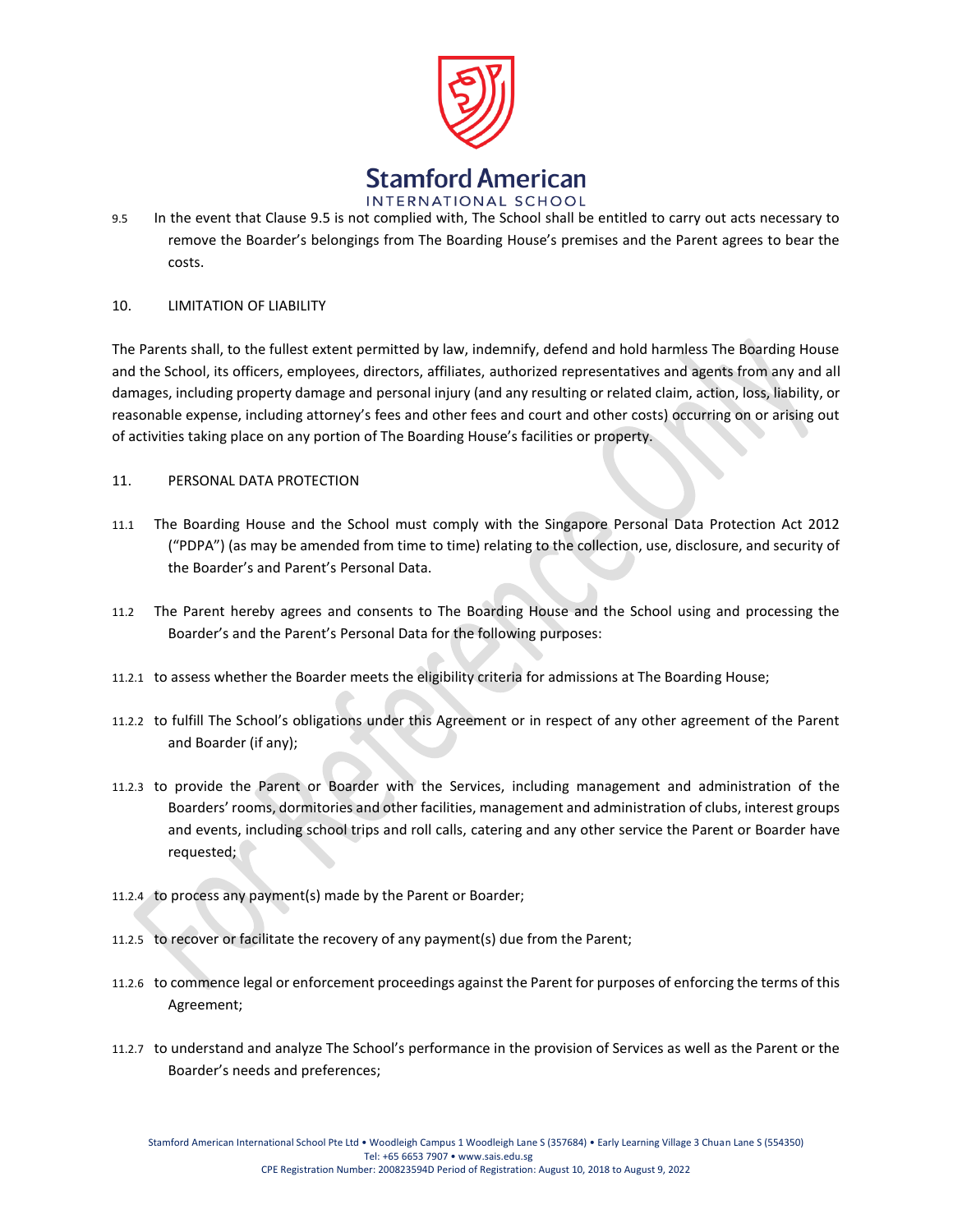

INTERNATIONAL SCHOOL

- 11.2.8 to develop, enhance and provide the Services to meet the Parent and Boarder's needs;
- 11.2.9 to enhance The School's processes, notifications, authentication, security and compliance, analytics and preference management;
- 11.2.10 to respond to questions, comments and feedback from the Parent or Boarder;
- 11.2.11 to communicate with the Parent or Boarder for any purpose in relation to this Agreement;
- 11.2.12 for internal administrative purposes, such as auditing, data analysis, database records;
- 11.2.13 for purposes of detection, prevention and prosecution of crime;
- 11.2.14 for purposes of bringing disciplinary action against the Boarder;
- 11.2.15 to maintain the safety and security of The Boarding House premises and Services;
- 11.2.16 for The Boarding House and the School, its officers, employees, directors, affiliates, authorized representatives and agents to comply with their obligations under law; and
- 11.2.17 for any other purposes that the School may deem to be necessary or beneficial to achieving the mutual goals of the parties in this Agreement.
- 11.3 The Parent may at any time request for access to or correction of Boarder's and the Parent's Personal Data; and/or make any inquiries regarding Boarder's and the Parent's Personal Data by notifying The School in writing. In respect of the Parent's right to access and/or correct the Boarder's and the Parent's Personal Data, The School has the right to refuse the Parent's requests to access and/or make any correction to the Boarder's and the Parent's Personal Data for the reasons permitted under law, such as where the expense of providing access to the Parent is disproportionate to the risks to the Parent, the Boarder or another person's privacy.
- 11.4 The Parent hereby consents to the Boarder's and the Parent's Personal Data being transferred, accessed by or disclosed to various third parties for the purposes listed in Clause 11.2 above, or if the said third parties are engaged by The School to perform various functions on its behalf. The third parties include, without limitation:
- 11.4.1 The Boarding House's and the School's partners, which include parties with whom The Boarding House and the School collaborates with for certain events, programs and activities;
- 11.4.2 event management companies and event sponsors;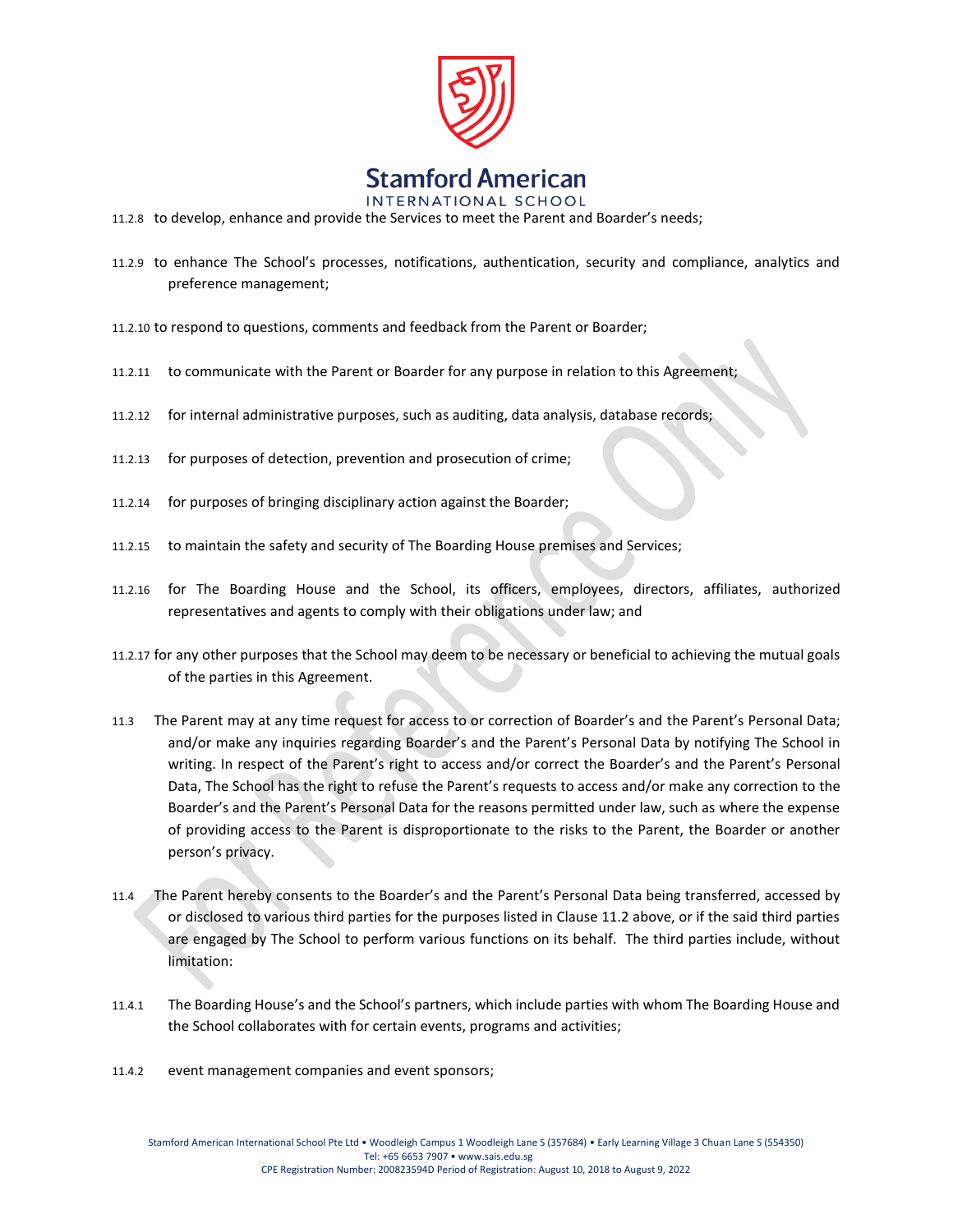

- 11.4.3 service providers, including information technology (IT) service providers for infrastructure, software and development work;
- 11.4.4 professional advisors and external auditors, including legal advisors, financial advisors and consultants;
- 11.4.5 The School's related corporations (as defined in the Companies Act (Cap. 50));
- 11.4.6 governmental authorities to comply with any statutory, regulatory and governmental requirements;
- 11.4.7 the Singapore courts for purposes of any legal proceedings;
- 11.4.8 other corporate entities in connection with a corporate transaction, such as a potential joint venture, sale of a subsidiary or a division, merger, consolidation, or asset sale; and
- 11.4.9 in the event The Boarding House and the School is wound-up, The Boarding House's and the School's liquidator and creditors.
- 11.5 The Parent may also withdraw their consent to the collection, use, disclosure and processing of the Boarder's and the Parent's Personal Data at any time and The School will advise the Parent of the consequences of withdrawing their consent.
- 12. NOTICES
- 12.1 Any notice or other communication to be made under or in connection with this Agreement may be given in any manner described below to the address or email of the Parent maintained in The School's records and the address or email of The School as notified to the Parent, as the case may be (or any substitute address or email as each party may notify to the other in writing from time to time) and will be deemed effective as indicated:
- 12.1.1 if in writing and delivered by person or by courier, on the date it is delivered;
- 12.1.2 if sent by certified or registered mail (airmail, if overseas), on the date it is delivered or its delivery is attempted; or
- 12.1.3 if sent by email, on the date it is delivered.
- 13. SEVERANCE

If any provision or part-provision of this Agreement is or becomes invalid, illegal or unenforceable, it shall be deemed modified to the minimum extent necessary to make it valid, legal and enforceable. If such modification is not possible, the relevant provision or part-provision shall be deemed deleted. Any modification to or deletion of a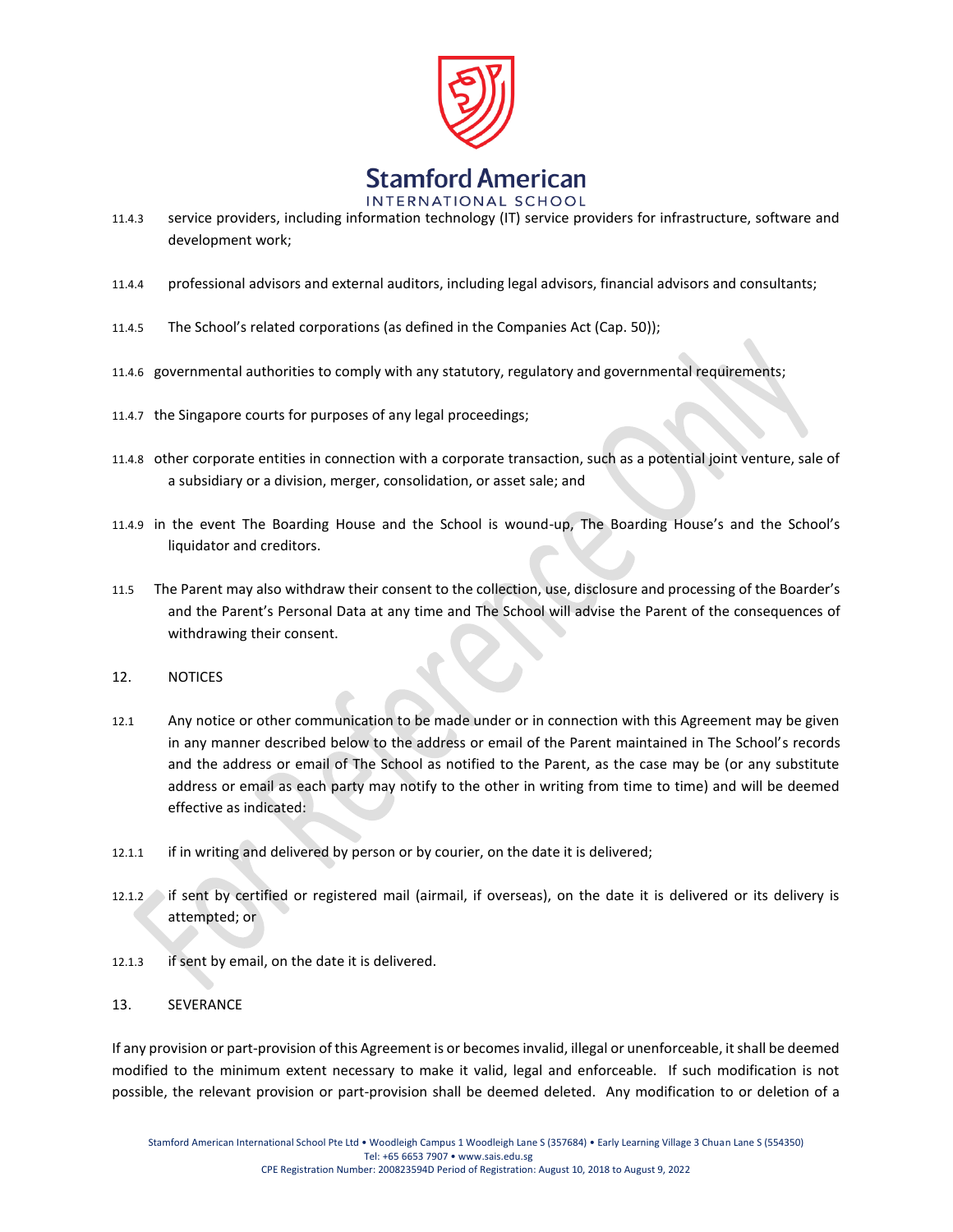

provision or part-provision under this clause shall not affect the validity and enforceability of the rest of this Agreement.

#### 14. ENTIRE AGREEMENT

This Agreement constitutes the entire agreement between parties and supersedes and extinguishes all previous agreements, promises, assurances, warranties, representations and understandings between them, whether written or oral, relating to its subject matter.

## 15. AMENDMENTS

We reserve the right to modify, vary and change the terms and conditions relating to the provision of the Services at any time as we deem fit. Such modifications, variations and or changes to the Agreement or its policies relating to the Services shall be effective upon giving the Parent notice. The Parent agrees that the Boarder's continued stay at The Boarding House and/or the continued use of the Services after any such changes, whether or not reviewed by the Parent, shall constitute the Parent's consent and acceptance to these changes.

#### 16. GOVERNING LAW & DISPUTE RESOLUTION

This Agreement, and any dispute or claim arising out of or in connection with it or its subject matter or formation (including non-contractual disputes or claims), shall be governed by, and construed in accordance with the law of Singapore and parties hereby submit to the non-exclusive jurisdiction of the Singapore courts.

## 17. PREVAILING LANGUAGE

The English language version of this Agreement shall be controlling in all respects and shall prevail in case of any inconsistencies with translated versions, if any.

#### **Annex B**

Declaration and Undertaking Form

Before completing this form:

It is important that the Parent reads carefully and understands the terms, declarations and undertakings contained in this form. By signing this form, the Parent acknowledges that they have read and understood all the terms, declarations and undertakings contained in this form and agree to be bound by the same.

Please note that by admitting the Student to the Stamford American International School Student Boarding Program (Academic Year  $2022/23$ ), the Parent is agreeing that: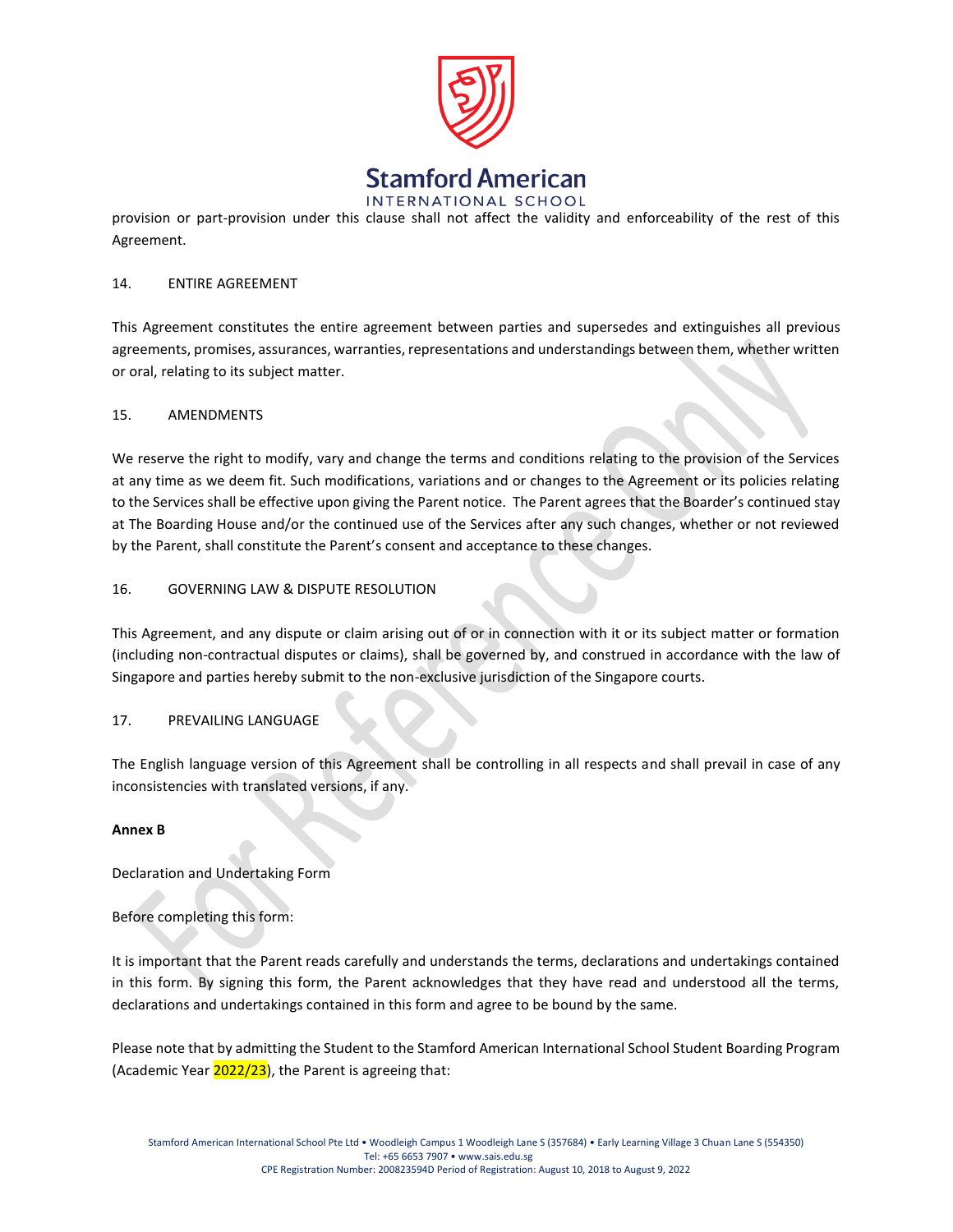

- a. The Student will be housed at our designated student boarding facility located at ACS Oldham Hall, 80 Barker Rd, Singapore 309937, throughout the duration of the Student's participation in the Stamford American International School Student Boarding Program (Academic Year 2022/23); and
- b. The Parent authorizes Stamford American International School to designate a Stamford American International School staff member to act as the Student's guardian and perform in loco parentis duties in the Parent's absence.
- 1. The Parent requests and authorizes the School to appoint a School staff member to act as the Student's guardian and take on in loco parentis duties in their absence and who shall have the authority to make all such decisions in relation to the Student, including but not limited to matters relating to the Student's education, health, welfare, safety, medical procedures and security. The Parent confirms that the School will be in contact with them in respect of such decisions, directions and instructions by the appointed School staff member.
- 2. The Parent understands that the Student will be admitted into the School's Student Boarding Program (Academic Year 2022/23) upon their acceptance of offer by the School and the arrangement will remain unless the Parent becomes a resident of Singapore, in which case documents will have to be submitted in support of the application to withdraw the Student from the School's Student Boarding Program (Academic Year 2022/23). All withdrawals from the School's Student Boarding Program (Academic Year 2022/23) will be done in writing with supporting documents at least 30 days before the Student's intended last day of residency at the School's designated student boarding facility located at ACS Oldham Hall, 80 Barker Rd, Singapore 309937, or two (2) months before the first day of the next academic year.
- 3. The Parent is responsible to inform the School immediately, and in any case, within seven (7) days should there be any change to their contact details.

The Parent declares that they have read and fully understand the Stamford American International School Student Boarding Program Terms & Conditions, rules and regulations, and agree to all terms and conditions of the Stamford American International School Student Boarding Program (Academic Year 2022/23).

The Parent acknowledges and agrees that while the Student is under the care of the School during his/her stay at the School's designated student boarding facility, there will be times when the Student will spend personal time outside of the School and the School's designated student boarding facility compound. While the School will do its best within reason to provide duty of care for the Student, the Parent will not hold the School responsible for any personal injury or loss of personal belongings which may be suffered by the Student outside the School and/or the School's designated student boarding facility compound, outside of School hours or during activities which are not organized by the School.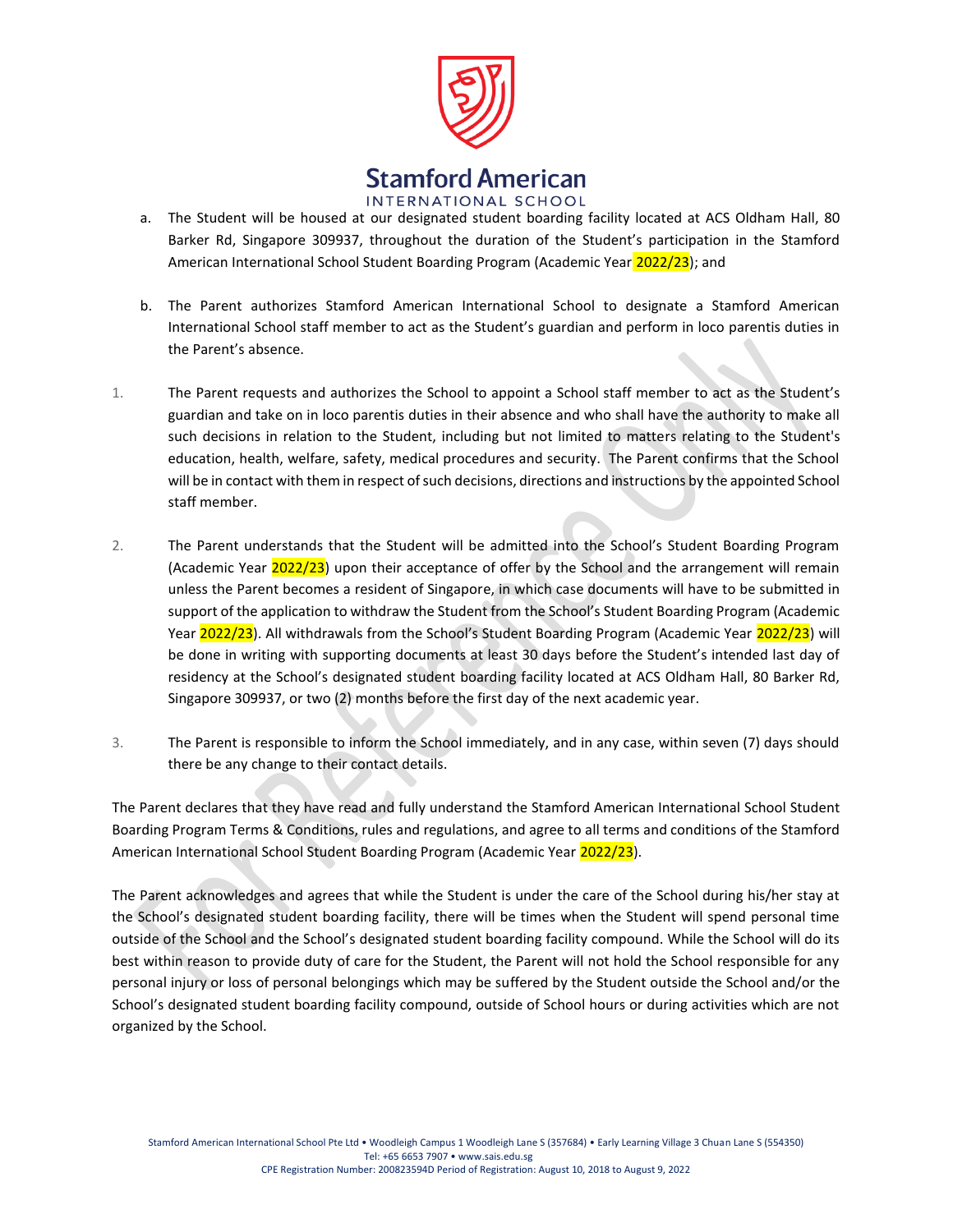

The Parent agrees to compensate the School in full on demand for all losses and expenses incurred by the School in respect of any false declaration or breach by the Parent or the Student of any term(s) as laid out in this Declaration and Undertaking.

The Parent acknowledges that the School reserves the right to remove the Student from the School in accordance with the School's terms and conditions should it be found, in the School's professional judgment, that the Student has not complied with the terms and conditions of residency at the School's designated student boarding facility, or is deemed a threat to self and the School's designated student boarding community.

The Parent accepts and acknowledges the above terms. The Parent confirms that the information as set out in this form is to the best of their knowledge, true and correct.

| I / WE, PARENT(S) / GUARDIAN(S) *                                                                                                                                                                                                                                           |                        |  |  |  |
|-----------------------------------------------------------------------------------------------------------------------------------------------------------------------------------------------------------------------------------------------------------------------------|------------------------|--|--|--|
| OF a<br><u> 1980 - Jan James, mars et al. (</u> † 1920)                                                                                                                                                                                                                     | (name of Boarder),     |  |  |  |
| HAVE READ, UNDERSTOOD AND AGREED TO THE ABOVE TERMS AND CONDITIONS, A COPY OF WHICH HAS<br>BEEN GIVEN TO ME / US. IN PARTICULAR, I / WE, HAVE READ, UNDERSTOOD AND AGREED THAT:                                                                                             |                        |  |  |  |
| this Agreement is for fixed term of one (1) year and if I / We, wish to terminate this Agreement prior<br>to the expiry of the one (1) year period, the Fees and Deposit paid will be forfeited and all fixed<br>expenses for the Term (if any) will be charged to me / us; |                        |  |  |  |
| I/We are required to give notice of termination in accordance with Clause 9 to withdraw our child<br>⊓<br>from The Boarding House;                                                                                                                                          |                        |  |  |  |
| I/We agree that Fees paid are not refundable under any circumstances; and<br>⊓                                                                                                                                                                                              |                        |  |  |  |
| I / We will grant The Boarding House and the School the necessary permission required to access our<br>child's academic results.                                                                                                                                            |                        |  |  |  |
| I / WE DECLARE THAT ALL PARTICULARS GIVEN BY ME / US ON THE ATTACHED APPLICATION FORM ARE TRUE<br>AND CORRECT TO THE BEST OF MY / OUR KNOWLEDGE.                                                                                                                            |                        |  |  |  |
|                                                                                                                                                                                                                                                                             |                        |  |  |  |
| Signature of Parent / Guardian                                                                                                                                                                                                                                              | Signature of Applicant |  |  |  |
| Date:                                                                                                                                                                                                                                                                       | Date:                  |  |  |  |
|                                                                                                                                                                                                                                                                             |                        |  |  |  |